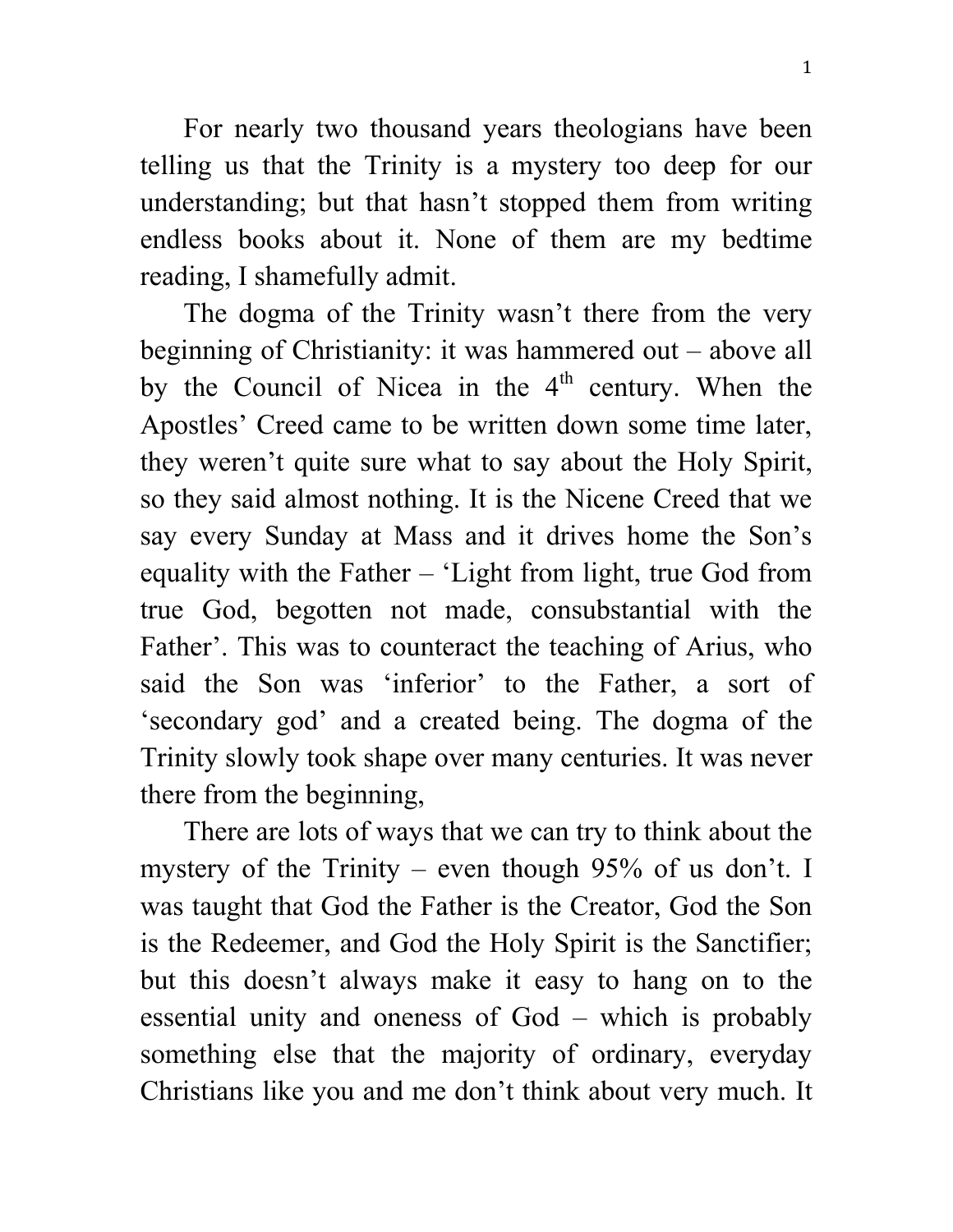sometimes makes prayer a little confusing. though. For example: Do we pray to the Father *without* Jesus coming into the prayer? Do we pray to Jesus without any reference to the Father? Do we pray in any way to God *except* to and through Jesus? And where does the Holy Spirit come in? It can all get a bit muddled – well, it can for me.

It would actually be much easier if there was just God the Father and Jesus; however, revelation teaches that he is a Trinity of three Persons in one Godhead – something we couldn't have worked out for ourselves if he hadn't told us (which is what 'revelation' means) – so we can't really do much about it.

Mr Brown is married with two children. He is a policeman. He also does voluntary work with disabled people at a local day centre near where he lives. There is only *one* Mr Brown. However, to his wife he is a loving and faithful husband; to his children he is a strong, caring father; to a burglar he is someone to be avoided at all costs; to the disabled people at the day centre he is a dependable friend. Yet there is only *one* Mr Brown.

In the same way you could say that God is One, absolutely and indivisibly One. However, as the God who created all that exists, he is the Father; as the God our redeems us in Jesus Christ, he is the Son; and as the God who sanctifies and recreates us in his own likeness, he is the Holy Spirit. Or to put it another way: *because* God created all that exists, he is the Father; *because* God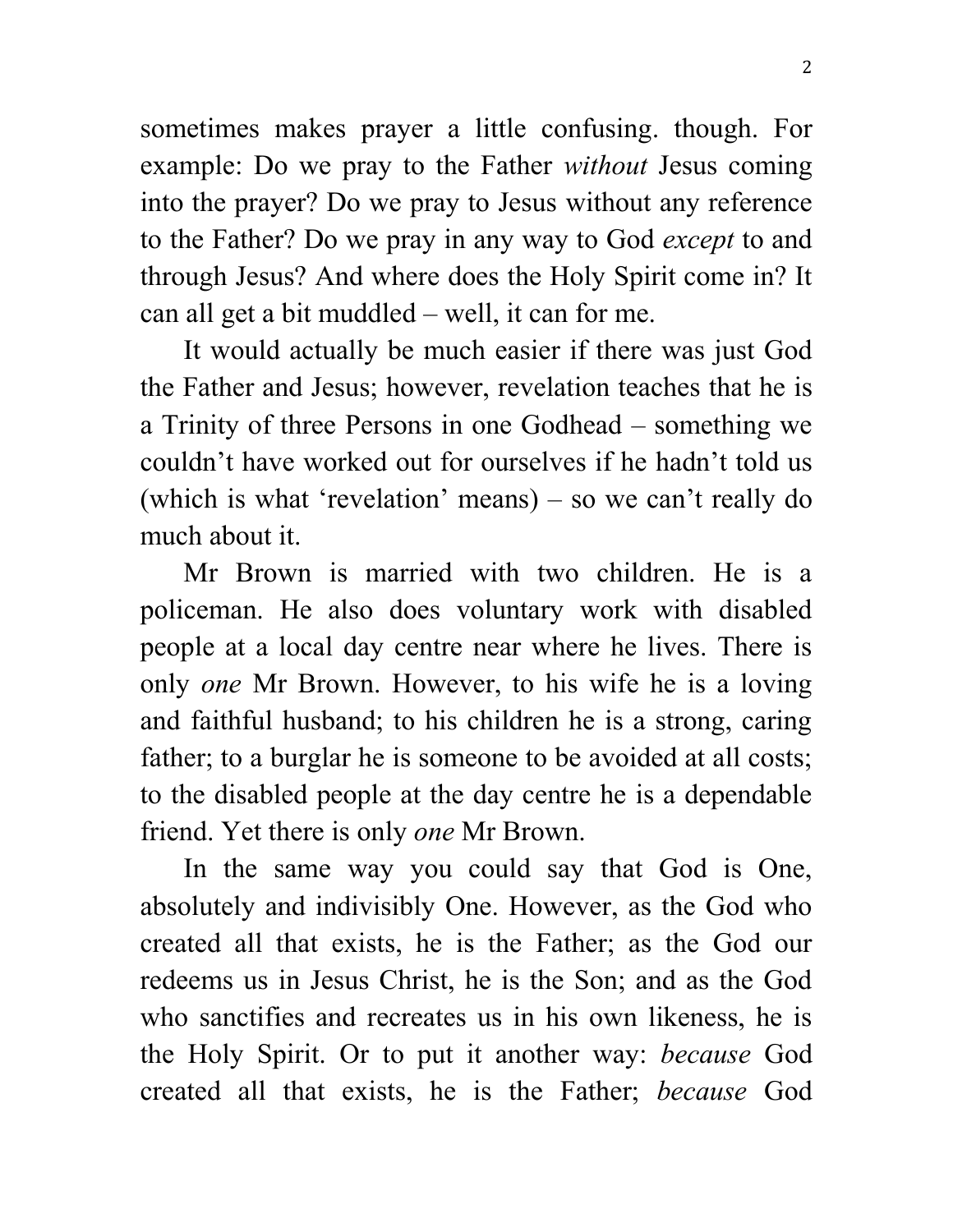redeemed us in Jesus Christ, he is the Son; and *because*  God sanctifies and recreates us in his own likeness, he is the Holy Spirit. I have an idea that this way of looking at the Trinity was condemned as heretical many centuries ago, because it implies that God is only a Trinity in what he *does*, not in who he is. However, I'm not going to lose too much sleep over that, on the principle of 'if it helps, I'll use it.' Over the centuries people have come up with all kinds of metaphors and analogies for the Trinity; for example:

- An egg consists of three parts shell, yolk and white but it is a single whole…
- Water which can come in three forms liquid, ice and steam – but it remains water…
- St Patrick used the example of the shamrock…
- In seminary we had a lethal feast-day cocktail called 'the Trinity', which was one part gin, one part Dubonnet, and one part Martini rosso…
- And St Augustine likened the Trinity to mind, knowledge and love in the human person – which is not quite so interesting as gin-and-Dubonnet.

I don't think our lives will be radically changed by any of this and I doubt that it will turn any of us into theologians or mystics. Actually, I withdraw the second half of that statement: we are all born mystics, created for the highest mystical understanding and experience – but somehow, in some sadly unsurprising way, life gets in the way. What did Jesus say about it in the gospel of Mark?